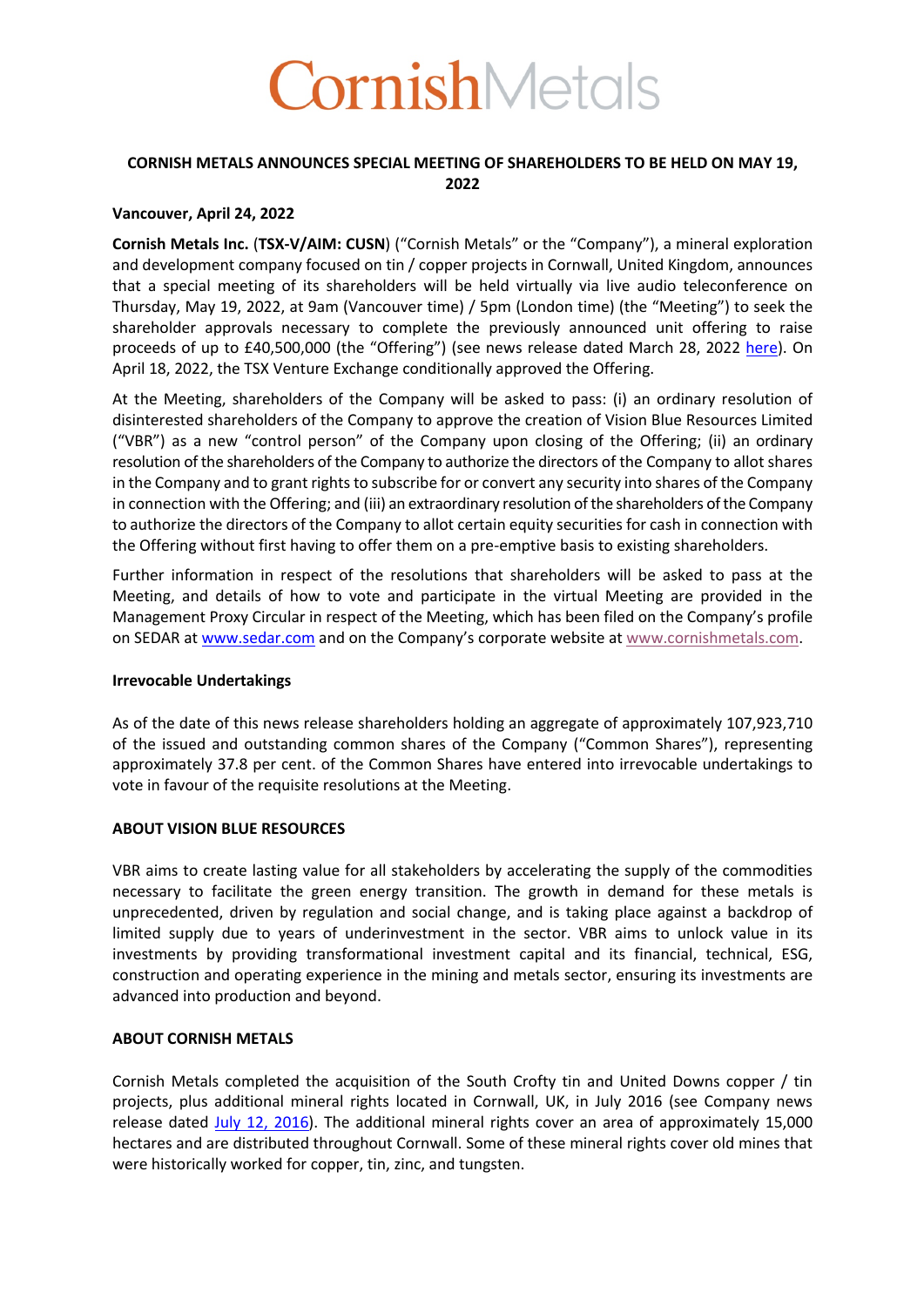The South Crofty project covers the former producing South Crofty tin mine located beneath the towns of Pool and Camborne, Cornwall. The South Crofty mine closed in 1998 following over 400 years of continuous production.

An updated Mineral Resource Estimate in respect of the South Crofty Mine, entitled "South Crofty Tin Project Mineral Resource Update" dated effective June 7, 2021, is summarised below:

| <b>South Crofty Summary Mineral Resource Estimate</b> |                       |                              |            |                                                               |  |  |
|-------------------------------------------------------|-----------------------|------------------------------|------------|---------------------------------------------------------------|--|--|
| Area                                                  | <b>Classification</b> | <b>Mass</b><br>('000 tonnes) | Grade      | <b>Contained Tin / Tin</b><br><b>Equivalent ('000 tonnes)</b> |  |  |
| Lower                                                 | Indicated             | 2,084                        | 1.59% Sn   | 33                                                            |  |  |
| Mine                                                  | Inferred              | 1,937                        | 1.67% Sn   | 32                                                            |  |  |
|                                                       |                       |                              |            |                                                               |  |  |
| Upper                                                 | Indicated             | 277                          | 1.01% SnEq |                                                               |  |  |
| Mine                                                  | Inferred              | 493                          | 0.93% SnEq |                                                               |  |  |

All technical information contained within this news release has been reviewed and approved for disclosure by Owen Mihalop, (MCSM, BSc (Hons), MSc, FGS, MIMMM, CEng), the Chief Operating Officer for the Company, and a "qualified person" as defined in NI 43-101.

For additional information please contact:

In North America:

Irene Dorsman at (604) 200 6664.

In UK:

| SP Angel Corporate Finance Tel:<br><b>LLP</b> |                                                                           | +44 203 470 0470                                         |
|-----------------------------------------------|---------------------------------------------------------------------------|----------------------------------------------------------|
| (Nominated Adviser & Joint<br>Broker)         |                                                                           |                                                          |
|                                               | <b>Richard Morrison</b><br><b>Charlie Bouverat</b><br><b>Grant Barker</b> |                                                          |
| Hannam & Partners                             | Tel:                                                                      | +44 207 907 8500                                         |
| (Joint Broker)                                | <b>Matthew Hasson</b><br>Andrew Chubb<br><b>Ernest Bell</b>               |                                                          |
| BlytheRay<br>(Financial PR/IR-London)         | Tel:                                                                      | +44 207 138 3204                                         |
|                                               | Tim Blythe<br>Megan Ray                                                   | tim.blythe@blytheray.com<br>megan.ray@blytheray.com      |
| For Vision Blue Resources<br>Aura Financial   | Tel:                                                                      | +44 207 321 0000<br>+44 7834 368 299<br>+44 7841 748 911 |